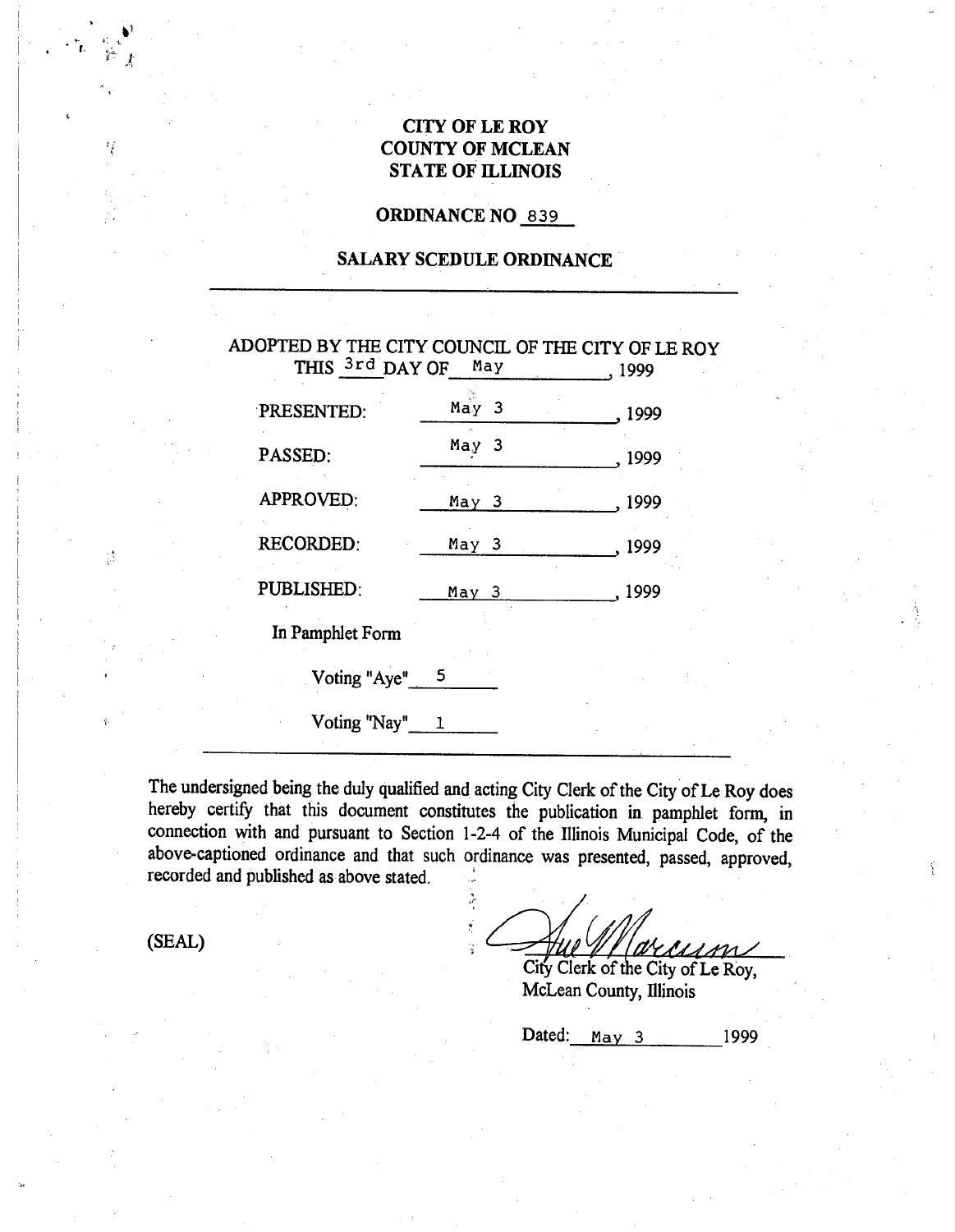# **ORDINANCE NO.** 839

## *t*  **SALARY SCHEDULE ORDINANCE**

**WHEREAS,** the Mayor and City Council of the City of Le Roy, McLean County, Illinois, an Illinois municipal corporation, have determined that it is appropriate to change the salaries and pay scales for various city employees and officers.

**IDEREFORE, BE IT ORDAINED,** by the City Council of the City of LeRoy, in lawful meeting assembled as follows:

| <b>SECTION L</b> | <b>Annual Salary Schedule For Elected Officers</b> |  |
|------------------|----------------------------------------------------|--|
|                  |                                                    |  |

| Mayor             | \$3,500.00                                                       |  |
|-------------------|------------------------------------------------------------------|--|
| <b>City Clerk</b> | \$1,200.00                                                       |  |
| <b>Treasurer</b>  | \$1,200,00                                                       |  |
| Council Member    | 50.00 (per meeting attended; two paid absences per fiscal year). |  |
|                   |                                                                  |  |

**SECTION II** Salary and Pay Schedule For Appointed Officers and Employees

| City Administrator       |  |
|--------------------------|--|
| <b>TIF Administrator</b> |  |
| $\mathbf{r}$             |  |

 $\hat{L}_i^{\rm s}$ 

 $$45,000.00$  annual salary

 $$750.00$  annual salary<br> $$70.00/hr$  for council

City Attorney \$ 70.00/hr for council meetings, \$135.00/hr for additional legal services

|               |                                           | <b>Minimum</b> | Intermediate | <u>Maximum</u> | Annual/other   |
|---------------|-------------------------------------------|----------------|--------------|----------------|----------------|
|               | POLICE DEPARTMENT                         |                |              |                |                |
|               | <b>Police Chief</b>                       |                |              |                | \$34,825.00    |
|               | <b>Police Sergeant</b>                    |                |              |                | \$24,720.00    |
|               | Police Officers (full-time)               | \$10.71        | \$11.74      | \$12.36        |                |
|               | Police Officers (part-time w/PTI)         | \$8.03         | \$8.76       | \$10.30        |                |
|               | Police Officers (part-time no PTI)        | 7.21<br>S.     | \$8.24       | \$9.27         |                |
|               | Sunday Standby 8 hour shift               |                |              |                | \$40.00/shift  |
|               | Animal Control Officer (contract service) |                |              |                | \$200.00/month |
|               | ESDA Director (expense allowance)         |                |              |                | \$50.00/month  |
|               | STREET DEPARTMENT                         |                |              |                |                |
|               | <b>Street Superintendent</b>              | \$10.25        | \$11.41      | \$13.91        |                |
| 罊             | Street Employees (full time)              | \$9.89         | \$10.77      | \$11.33        |                |
|               | Street Employees (part-time)              | 7.00<br>S.     |              | \$8.00         |                |
|               | WATER DEPARTMENT                          |                |              |                |                |
| ¥.            | Water Superintendent                      | \$12.46        | \$13.58      | \$14.73        |                |
|               | Water Emp. Class B Lic.                   | \$10.61        | \$11.67      | \$12.10        |                |
|               | Water Emp. Class C Lic.                   | \$10.30        | \$11.25      | \$11.85        |                |
| $\frac{1}{2}$ | Water Emp. Class D Lic.                   | \$10.20        | \$11.14      | \$11.59        |                |
|               | Water Emp. No License                     | \$9.89         | \$10.77      | \$11.33        |                |
|               | Water Emp. Trainee                        | 8.67<br>S.     |              | 9.58           |                |
|               | Water Emp. (part-time)                    | 7.00<br>\$     |              | \$8.00         |                |

 $\mathbf{l}$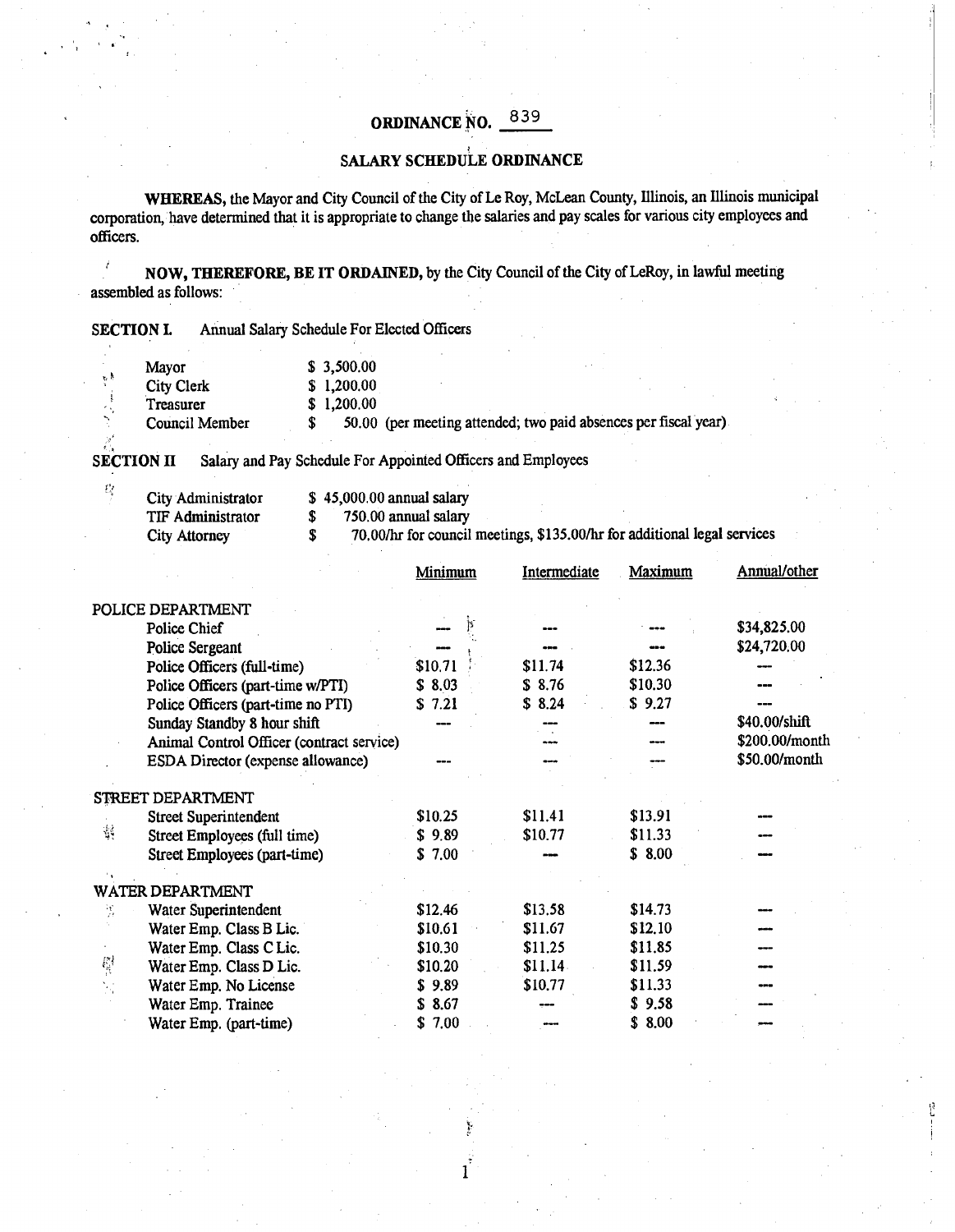|      |                                        | Minimum | Intermediate | Maximum | Annual/other   |
|------|----------------------------------------|---------|--------------|---------|----------------|
|      | <b>SEWER DEPARTMENT</b>                |         |              |         |                |
|      | Sewer Superintendent                   | \$12.46 | \$13.58      | \$14.73 |                |
| 算部   | Sewer Emp. Class III Lic.              | \$10.61 | \$11.67      | \$12.10 |                |
|      | Sewer Emp. Class IV Lic.               | \$10.30 | \$11.25      | \$11.85 |                |
|      | Sewer Emp. No License                  | \$9,89  | \$10.77      | \$11.33 |                |
| 再加班城 | Sewer Emp. Trainee                     | \$8.67  |              | \$9.58  |                |
|      | Sewer Emp. (part-time)                 | \$7.00  |              | \$8.00  |                |
|      | Sewer/Water Class IV/B                 | \$10.92 | \$12.36      | \$12.88 |                |
|      | <b>BUILDING/ZONING</b>                 |         |              |         |                |
|      | Building/Zoning Inspector              |         |              |         | \$6,000.00     |
|      | Inspector's expense allowance          |         |              |         | \$50.00/month  |
|      | Plumbing Inspector                     |         |              |         | \$40.00/permit |
|      |                                        |         |              |         |                |
|      | <b>CITY HALL / OTHER</b>               |         |              |         | \$25,000.00*   |
|      | <b>Office Manager</b>                  |         | \$8.76       | \$10.30 |                |
|      | <b>Administrative Assistant</b>        | \$8.24  | \$6.95       | \$8.24  |                |
|      | Part-time/Temporary Clerical           | \$5.67  |              |         | \$25.00/week   |
|      | <b>Office Custodian</b>                |         |              |         | \$225.00/month |
|      | <b>Community Center Custodian</b>      |         |              |         |                |
|      | <b>Summer Youth Employment</b>         | \$5.67  |              |         | \$25,00/week   |
|      | City Hall Custodian (contract service) |         |              |         |                |

\*Office Manager will receive compensation of \$10.00 per hour for up to 4 hours for preparation and attendance of council meeting if unable to schedule these hours as compensatory time off within a one month period

SECTION III The effective date of the Salary and Compensation Schedules as set forth herein, as well as the other provisions regarding compensation and benefits as set forth after this section, shall be May 1, 1999.

**SECTION IV** The City Council hereby delegates authority to the Officer Manager and any other department heads from time to time serving in the City Administration, to raise the hourly rate of their department employees or subordinate supervisor's compensation up to the maximum amount indicated under the salary and pay schedule for appointed officers and employees as set forth previously in this ordinance. Temporary supervisors shall have no authority to make such changes. A pay raise in an hourly rate as permitted hereunder to be made by the Office Manager or other department head shall take effect beginning the next pay period after the department head takes such action. Reduction in pay or other compensation may only be made by the City Council and only upon the recommendation of the department head of the individual employee for whom the reduction is being considered, unless such reduction in pay or termination of pay is for disciplinary reasons, separation from service, or for other good cause.

Any individual assigned to the position of "acting department head" or a higher position on a temporary **SECTION V** basis shall be paid his or her regular hourly wages for the 3 days after the temporary assignment becomes effective. Once that individual has been assigned to the acting or temporary position of department head or higher position, and has held such acting or temporary position for three days, that individual shall be paid for each day after the first 3 days at the rate of \$1.00 per hour over and above the hourly rate the individual was receiving at the time the acting of temporary assignment was made.

**SECTION VI** Police Officers attending court as required from time to time in connection with their official capacities and duties will receive the regular hourly rate for such court duty time and shall not be compensated for overtime for such hours, even though such service time may result in an officer having served more than forty hours in any regular service week.

÷ ĵ).

Š,

 $\overline{2}$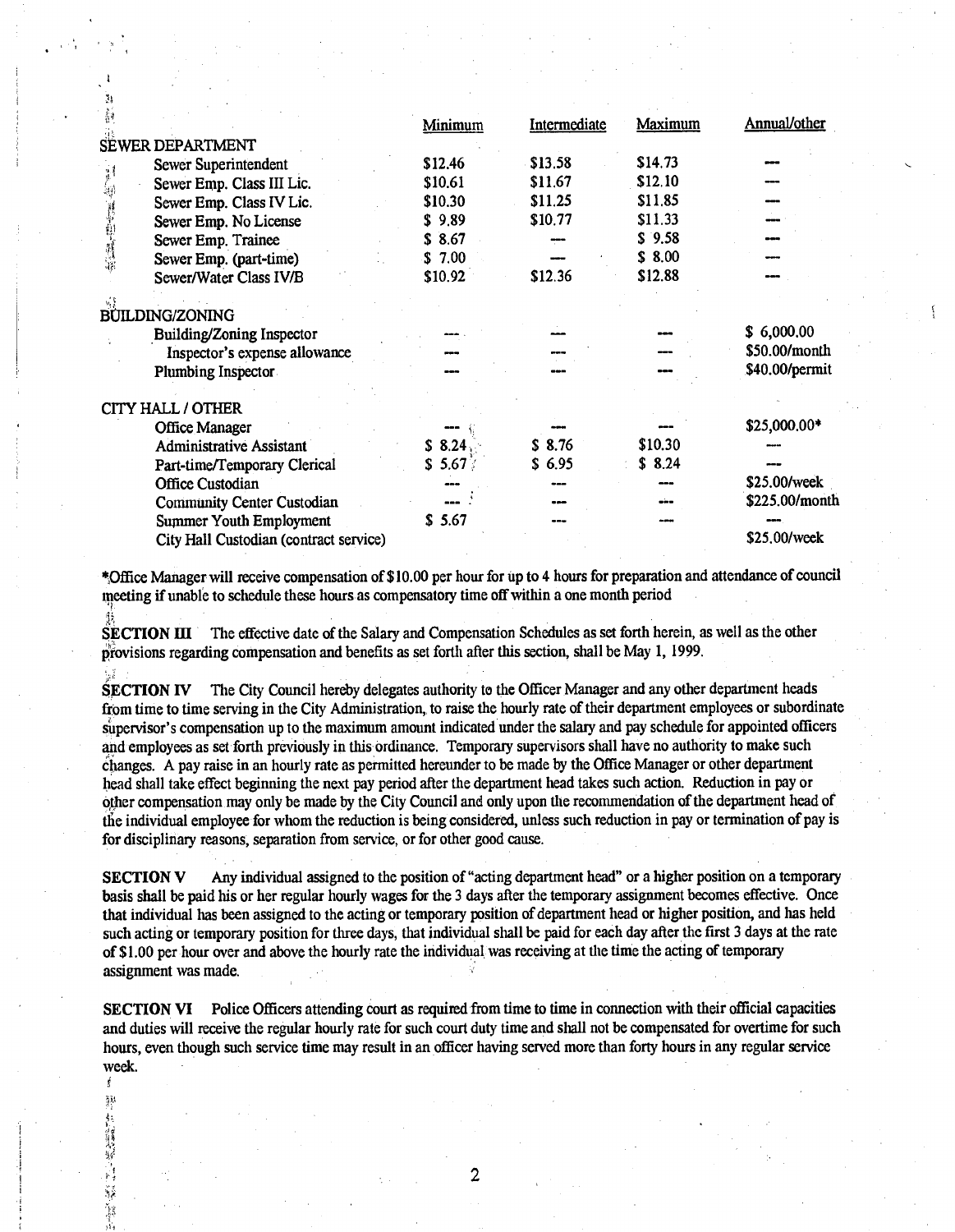**SECTION** VII All new full time employees (new full time police officers shall not be considered in this category) shall be paid full pay from the date of employment shall remain on probation fora period of ninety (90) days, said probation period being for the purpose of determining the individual's ability to perform the duties of his or her job or capacity satisfactorily. All new full time police officers shall be paid at the full time rate from the beginning service date for a period of twelve (12) months which period shall be considered a probation period; additional probation time may be added at the discretion of the City Council as deemed necessary after a performance evaluation near or at the end of the first twelve (12) month probation period, and with additional performance evaluations annually or more often as may be deemed appropriate by the Police Committee or the Police Chief.

**SECTION VIII** This ordinance shall be in full force and effect from and after its passage, approval and publication in pamphlet form, as required by law.

|                                                                        |                                                                   |        |  | seconded by Dawn Thompson by roll call vote on the $3rd$ day of |                                                                                        |                  | May                     |   |                                              | , 1999 as follows: |
|------------------------------------------------------------------------|-------------------------------------------------------------------|--------|--|-----------------------------------------------------------------|----------------------------------------------------------------------------------------|------------------|-------------------------|---|----------------------------------------------|--------------------|
| 抒                                                                      | Aldermen elected                                                  |        |  |                                                                 |                                                                                        | Aldermen present |                         | 6 |                                              |                    |
| <b>VOTING AYE</b>                                                      |                                                                   |        |  |                                                                 |                                                                                        |                  |                         |   |                                              |                    |
| Ryan Miles, Dawn Thompson, Dave McClelland, Steve Dean, Ron Litherland |                                                                   |        |  |                                                                 |                                                                                        |                  |                         |   |                                              |                    |
| <b>VOTING NAY:</b>                                                     |                                                                   |        |  |                                                                 |                                                                                        |                  |                         |   |                                              |                    |
| Dick Oliver                                                            |                                                                   |        |  |                                                                 |                                                                                        |                  |                         |   |                                              |                    |
| - 31<br>ABSENT, ABSTAIN, OTHER:                                        |                                                                   |        |  |                                                                 |                                                                                        |                  |                         |   |                                              |                    |
| None                                                                   |                                                                   |        |  |                                                                 |                                                                                        |                  |                         |   |                                              |                    |
|                                                                        |                                                                   |        |  |                                                                 | and deposited and filed in the office of City Clerk in said municipality on the $3r d$ |                  |                         |   |                                              |                    |
|                                                                        |                                                                   |        |  |                                                                 |                                                                                        |                  | McLean County, Illinois |   | Sue Marcum, City Clerk of City of Le Roy     |                    |
|                                                                        | APPROVED BY the Mayor of City of Le Roy, Illinois, this 3rdday of |        |  |                                                                 |                                                                                        |                  | May                     |   |                                              | 1999.              |
| Ğ                                                                      |                                                                   |        |  |                                                                 | $\mathbf X$                                                                            | County, Illinois |                         |   | Robert Rice, Mayor of City of Le Roy, McLean |                    |
| 沈<br>ATTEST:<br>្លា                                                    |                                                                   | (SEAL) |  |                                                                 |                                                                                        |                  |                         |   |                                              |                    |

3

Sue Marcum, City Clerk of City of Le Roy, McLean County, Illinois

 $\widetilde{\mathbf{C}}$ 

...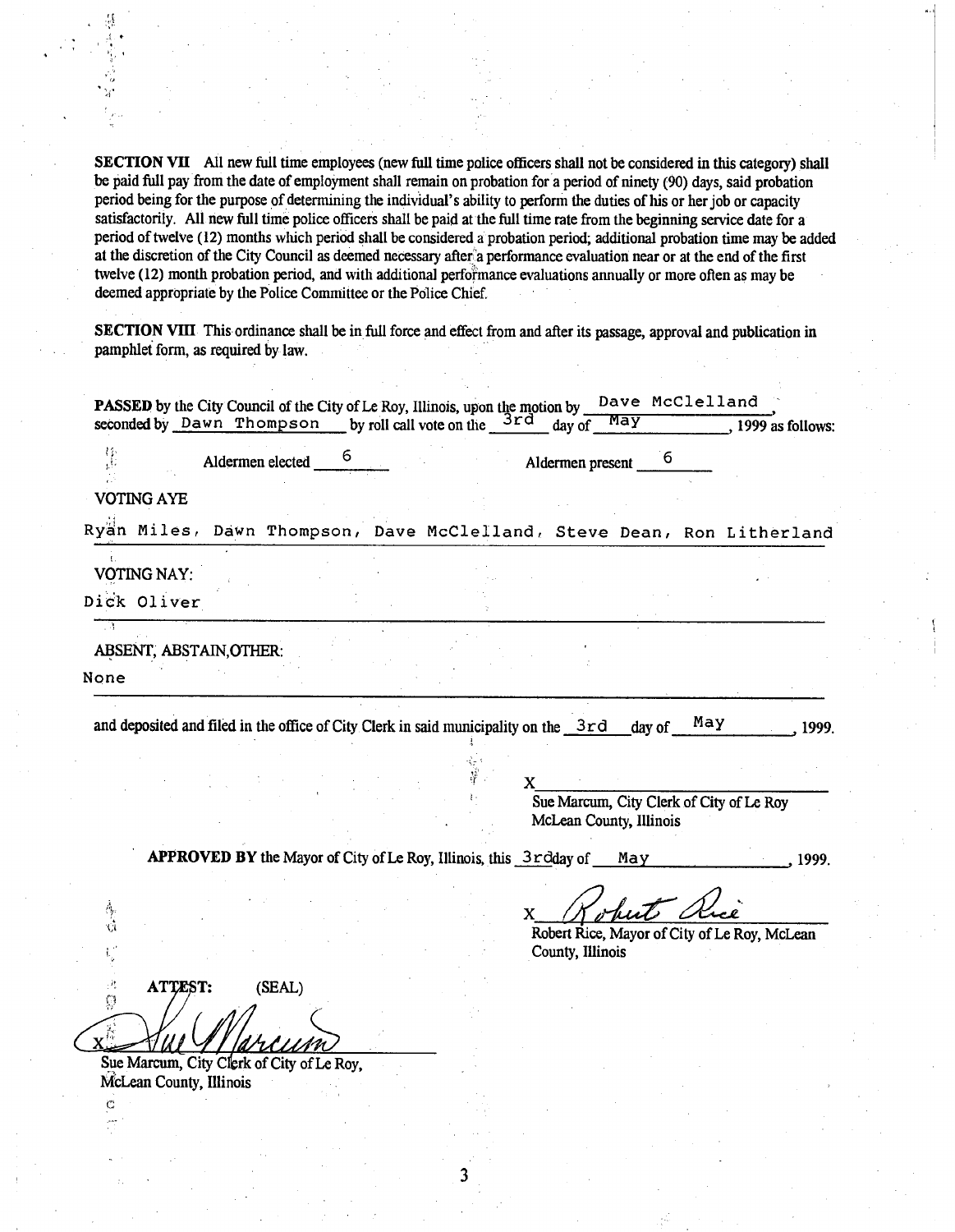### STATE OF ILLINOIS ) ) SS: COUNTY OF MCLEAN )

I, Sue Marcum, do hereby certify that I am the duly qualified and acting City Clerk of the City of Le Roy, McLean County, Illinois, and as such City Clerk that I am the keeper of the records and files of the Mayor and the City Council of said City.

I do further certify that the foregoing is a true, correct and complete copy of an ordinance entitled:

### **THE SALARY SCHEDULE FOR THE CITY OF LEROY MCLEAN COUNTY, ILLINOIS**

I do further certify said ordinance was adopted by the City Council of the City of Le Roy at a regular meeting on the  $3rd$  day of May , 1999, and prior to the making of this certificate the said ordinance was spread at length upon the permanent records of said City where it now appears and remains as a faithful record of said ordinance in the record books.

| Dated this<br>3rd day of | 1999.<br>Ma' |                        |
|--------------------------|--------------|------------------------|
|                          |              |                        |
|                          |              | Jue Marcum<br>$\sigma$ |
|                          |              | City Clerk             |

(SEAL)